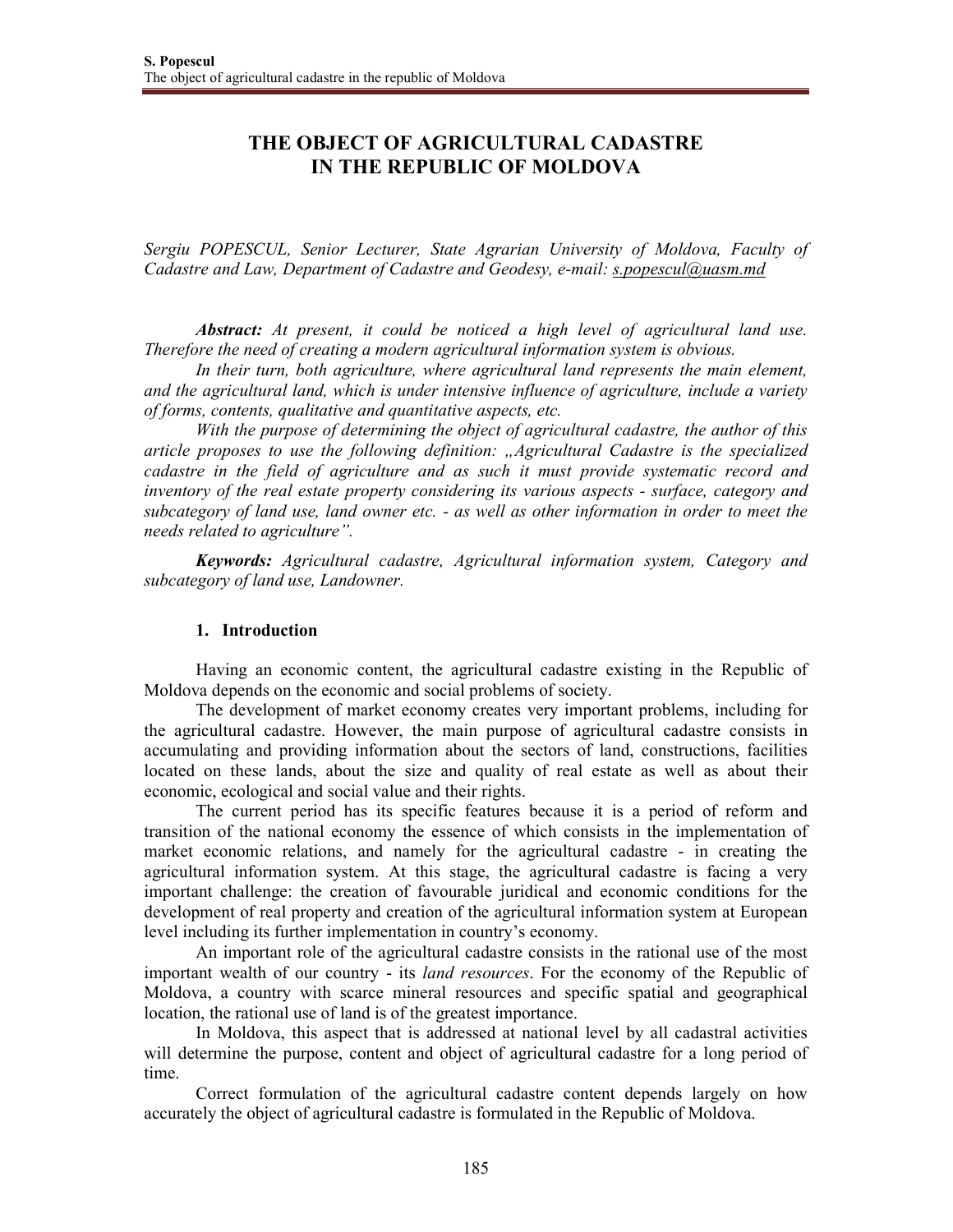The object of agricultural cadastre, during its development, suffered very important changes. Analyzing multiple sources of information on the content of the cadastral activities carried out in different countries and in different periods of time, it could be concluded that the purpose of the agricultural cadastre at the initial stage was the correct measurement of land sectors while specifying the landowner [2].

According to the above mentioned facts we can determine that the object of agricultural cadastre, at this stage, is the land (parcel) and its purpose is formulated by the economic requirements, more specifically, by the requirements of the fiscal policy. The need to keep a correct fiscal policy helped to formulate the purpose of agricultural cadastre activity both as activity and science as a whole.

At present, the object of agricultural cadastre is the land (parcel) with or without constructions or engineering facilities determined by their location in space and the land owner with the property rights related to this land.

Land sector as object of agricultural cadastre has an important role. The constructions, facilities, perennial plantations and even landowners are components of the agricultural cadastre object only if the sector of land is present. The object of agricultural cadastre doesn't exist without the land sector. Also, the land sector can't be the object of agricultural cadastre without the existence of an owner.

It was proved, in terms of agricultural cadastre object, that there are no land sectors that would not belong to someone in the Republic of Moldova. This is an axiom of the agricultural cadastre, regardless of the fact that the law recognizes the concept of "property without ownership". Even in cases where it is not possible to determine the owner of the property then provisionally it is recognized as public property until the final determination of the property rights.

This fact is of great importance for the correct formulation of agricultural cadastre object.

In its turn, each of the two parts of the agricultural cadastre object (land sector and landowner) includes several features and namely:

- the land sector (property) - could be characterized by its quantity, quality, destination, use, placement etc.;

- the landowner - could be characterized by his/her identification documents under which he/she became the owner of the property [2].

As the main object of agricultural cadastre, the land sectors and the whole land fund are represented in the form of land use categories.

According to the land legislation in force, the land fund of the Republic of Moldova, i.e. the agricultural land, by its area, represents the largest category of destination.

Currently, total area of agricultural land constitutes 1,978,900 ha, out of which 85% is private property. Arable land constitutes 84% of the total area of agricultural land. This situation remains practically unchanged for several consecutive years with small deviations.

Out of the total area of the above mentioned agricultural land, 44 % belong to the degraded agricultural land under the influence of erosion at different stages.

### **2. Materials and methods**

*The category of agricultural land* is determined based on its most essential features: the principle of suitability, feasibility and socio-economic need, which as a whole is or would ensure the best use of land.

Further, the category of agricultural land is divided into the following categories of destination (Fig. 1): *subcategories of agricultural land; categories of land use; subcategories of land use (mode of use); agricultural parcels; species, varieties.* 

According to this consecutive order and to the size, the "category of agricultural land" will occupy the highest position in the hierarchy of agricultural cadastre.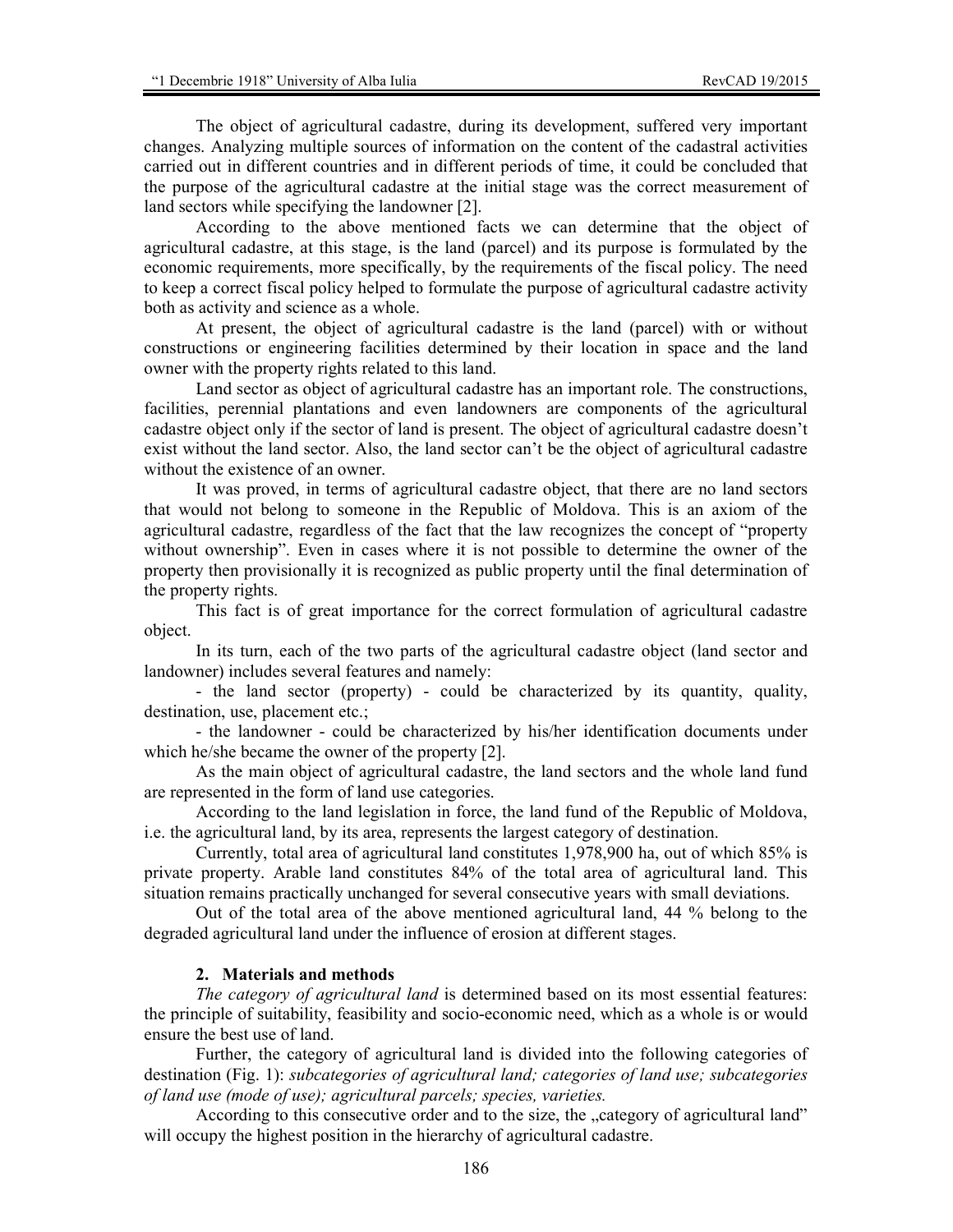The subcategories of agricultural land represent the first detail of the object of agricultural cadastre.

For a deeper breakdown of the agricultural cadastre object and thereby in order to achieve a higher level of agricultural land use it is necessary to divide the agricultural land into productive and non-productive land (Fig. 1):



Figure 1. Structure of the agricultural land use category

Source: elaborated by the author based on the accomplished studies

The subcategory of productive land includes the land that is directly involved in the cultivation of various agricultural crops.

1,929,100 hectares out of the total 1,978,900 hectares of agricultural land participate directly in plant cultivation. These lands include: arable land, perennial plantations, pastures and hayfields that make up the land fund of productive land.



Figure 2. The structure of productive land

Source: elaborated by the author based of the accomplished studies

Also, the productive land, depending on the economic, environmental and social requirements, could be divided into the following subcategories (Fig. 2):

- high quality productive land;

- less productive land;

- protected areas;

- landscaped productive grounds (land).

The formation of the subcategory of high quality land was influenced by the economic, environmental and social requirements as a whole.

The economic aspect of high quality land is well pronounced. The differentiation of land according to its natural potential is used for centuries by the fiscal policy in the "differentiation of ground rent". Usually the land tax is higher for the high quality land.

In its turn, it is of crucial importance to keep the potential of high quality land in the land use process. This requirement also has a social aspect - preserving soil potential (fertility) for the benefit of future generations.

All these facts have been reflected in the legal framework of the Republic of Moldova.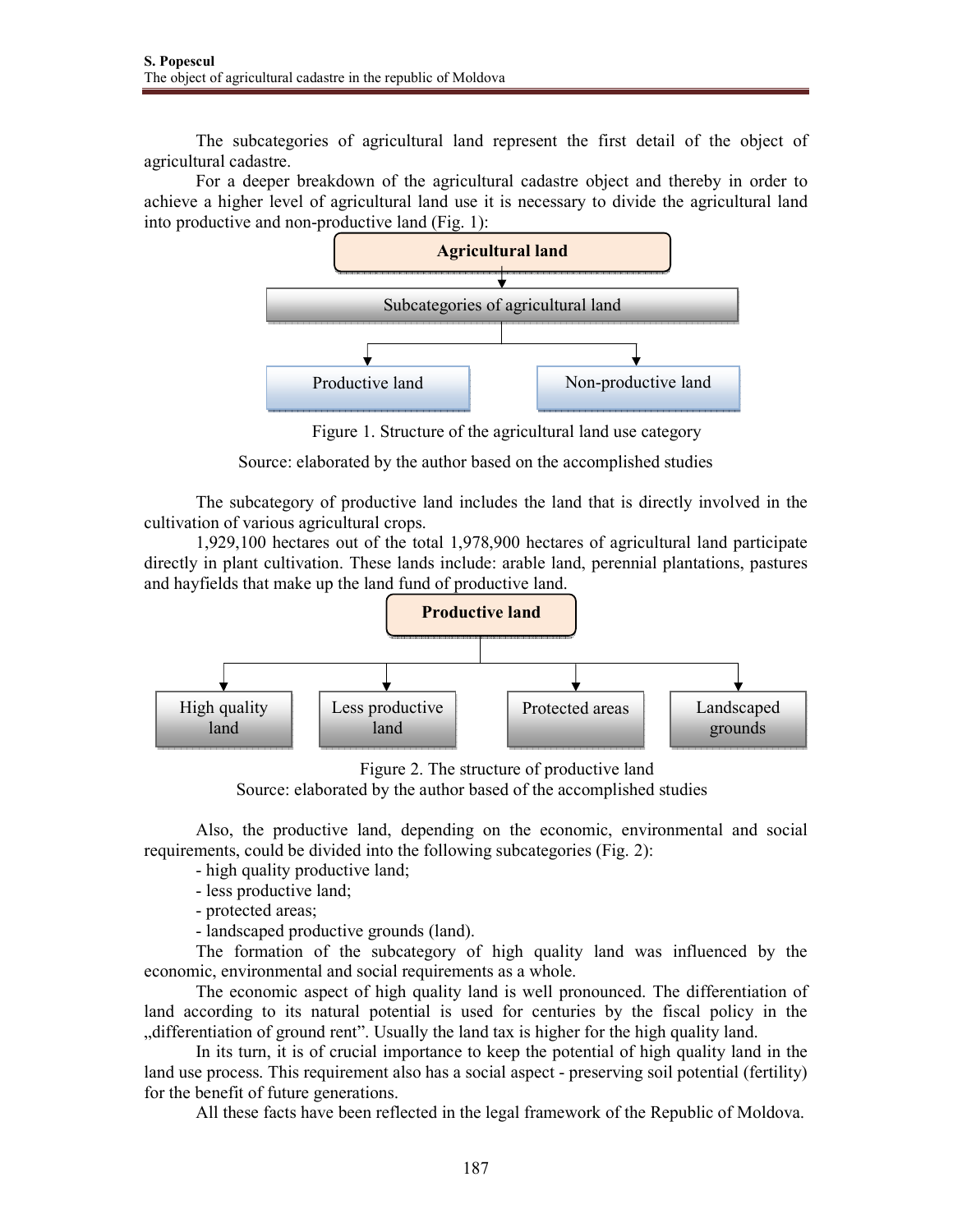Thus, the article 83 of the Land Code approved by the Law no. 828 of 25.12.1991 stipulates: *"In order to protect high quality agricultural land it is prohibited to exclude them from the agricultural cycle, to use them for purposes other than farming, to carry on such*  land technological or other activities that lead to soil degradation, except the cases when *these lands are assigned for the construction of linear sites (roads, telecommunication lines, electric power transmission lines or pipelines), sites for mineral and oil/gas exploitation and production facilities required for their exploitation.* 

*The exclusion of high quality agricultural land from the agricultural cycle for state and public needs is made only in exceptional cases, by Government decision" [1].* 

The protection of high quality land is provided by the legislation of all countries. This fact proves the objective need to identify this subcategory of land by separate units. Otherwise it is impossible to protect them.

Thus, high quality lands are the horizontal and quasi-horizontal land plateaus, large plains situated on the slopes up to 3 degrees, land with assessed natural fertility over 60 degrees as well as the irrigated land [1].

The construction of objects destined to the protection of agricultural land (soil layer), irrigated land, drained land, forest land etc., is not considered as changing the land use category.

It is obvious that if we have identified the high quality land within the productive land fund then the rest of the land will be of medium or low quality (less productive).

From the point of view of the economic, environmental and social interests, it is not less important to study another subcategory, the one of less productive land.

*Less productive lands* are the lands located on compact surfaces, not less than 0,25 ha, on slopes greater than 5 degrees and having the fertility degree of no higher than 30 degrees [2].

Regardless of the fact that these lands are classified as less productive land, the attention paid to them is major. The purpose of agricultural cadastre regarding such lands is to select a rational way (in terms of economic, environmental, social, etc. aspect) for their prospective use. In most cases, any of the selected ways is accompanied by major budgetary expenses. Therefore the chosen decision must be substantiated.

The decision to include the agricultural land in the subcategory of  $n$ , less productive" land is adopted by a special committee of the local council based on pedological studies performed by the highly qualified specialized public institutions.

In most cases, lower quality lands are the subject to agricultural land consolidation projects.

The use of less productive land under the Program of agricultural land consolidation does not deprive that person of the right to the land, moreover the owner benefits from the results of the Programme.

Less productive lands could be often found under the following names:

− *degraded land* (land undergoing excessive degradation, without vegetation) includes:

− *Boulders, cobbles, pebbles* (land covered by massive boulders, cobbles or pebbles without vegetation);

− *Gullies, ravines, valleys* (active landslides which are not productive unless they are not afforested);

− *Land with salty crust surface* (highly saline soils which form a whitish salty crust on the surface);

− *Marshes and bogs* (types of wetland and land with frequent alternations of excessive water and drought, without vegetation. The land with reed marshes is recorded in the category of waters and reed;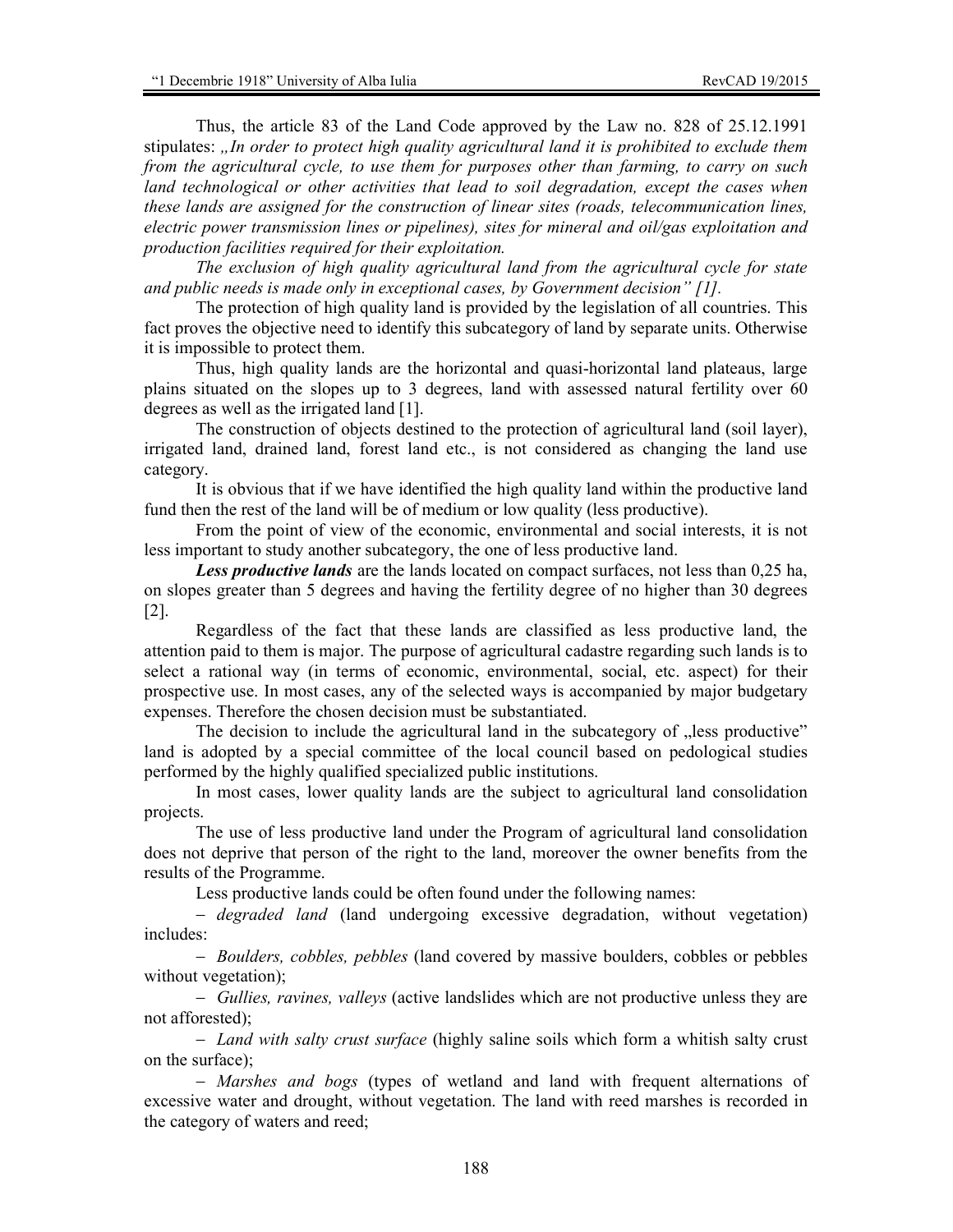− *Borrow pits and quarries* (lands that became non-productive by the removal of topsoil and rocks for various economic needs);

− *Dump (landfill) sites* (sites for the disposal of waste materials resulting from industrial and mining activities).

The policy regarding rational use of agricultural land includes a special chapter devoted exclusively to less productive lands.

Agricultural lands regardless of their productivity or quality level and depending on the circumstances may also become the object of protected areas.

**Protected areas** - represent an area within which are located different objects that require specific regulation in order to safeguard their quality, to preserve their equilibrium through interventions and conservation as well as to ensure harmonious relations with the environment.

The legal framework regulating land relations within the protected areas includes: *the Law on the fund of natural areas protected by the State (no. 1538 of 25.02.1998); the Law on the principles of Urban and Regional Planning (no. 835 of 17.05.1996); the Law on the protective zones and forest belts of river waters and water basins (no. 440 of 27.04.1995); the Water Code Law of the Republic of Moldova (no. 1532 of 22.06.1993) [2]*.

The measures regarding agri-environment protection as well as the size of protected areas are established depending on the category of object, the requirements for this object and the way this object influences the environment. The dimensions of protected areas are established according to the legislation in force.

All agricultural lands threatened by the activity of a property could be considered as object of protected areas. For example: different factories (cement, sugar), facilities designed for mineral extraction, aquatic objects that are threatened to be polluted in the process of farming and other facilities designed for entertainment.

The legal regime of agricultural land included in the protected area, the limitation of rights as well as the establishment of certain mandatory conditions are set by the legislation in force.

Land marking of the agricultural land included in sanitary protected areas is performed using conventional signs according to a special regulation approved by the specialized authority.

The restrictions regarding the use of agricultural land included in sanitary protected areas are entered in the Real Estate Register in accordance with the legislation.

The land included in the protected area remains the property (under the management) of the landowner.

The exclusion of affected land of protected areas from the category of agricultural land and their inclusion in the category of public property shall be made in accordance with the land legislation in force.

**Landscaped grounds** - landscaped grounds are considered the lands with irrigation systems, drainage systems and other constructions and facilities that have direct influence on the regime of plant growth, soil quality and production volume.

*Irrigated land* - is the land useful for agriculture and irrigation, equipped with temporary or permanent irrigation networks, provided with sufficient water from the irrigation source.

Land organization and land use is achieved respecting the optimal operating conditions of the irrigation systems, drainage systems, prevention of erosion phenomena etc.

All landowners having land within the perimeter of the irrigation system complies with all common operating conditions established on the basis of a mutual agreement confirmed by the mayor.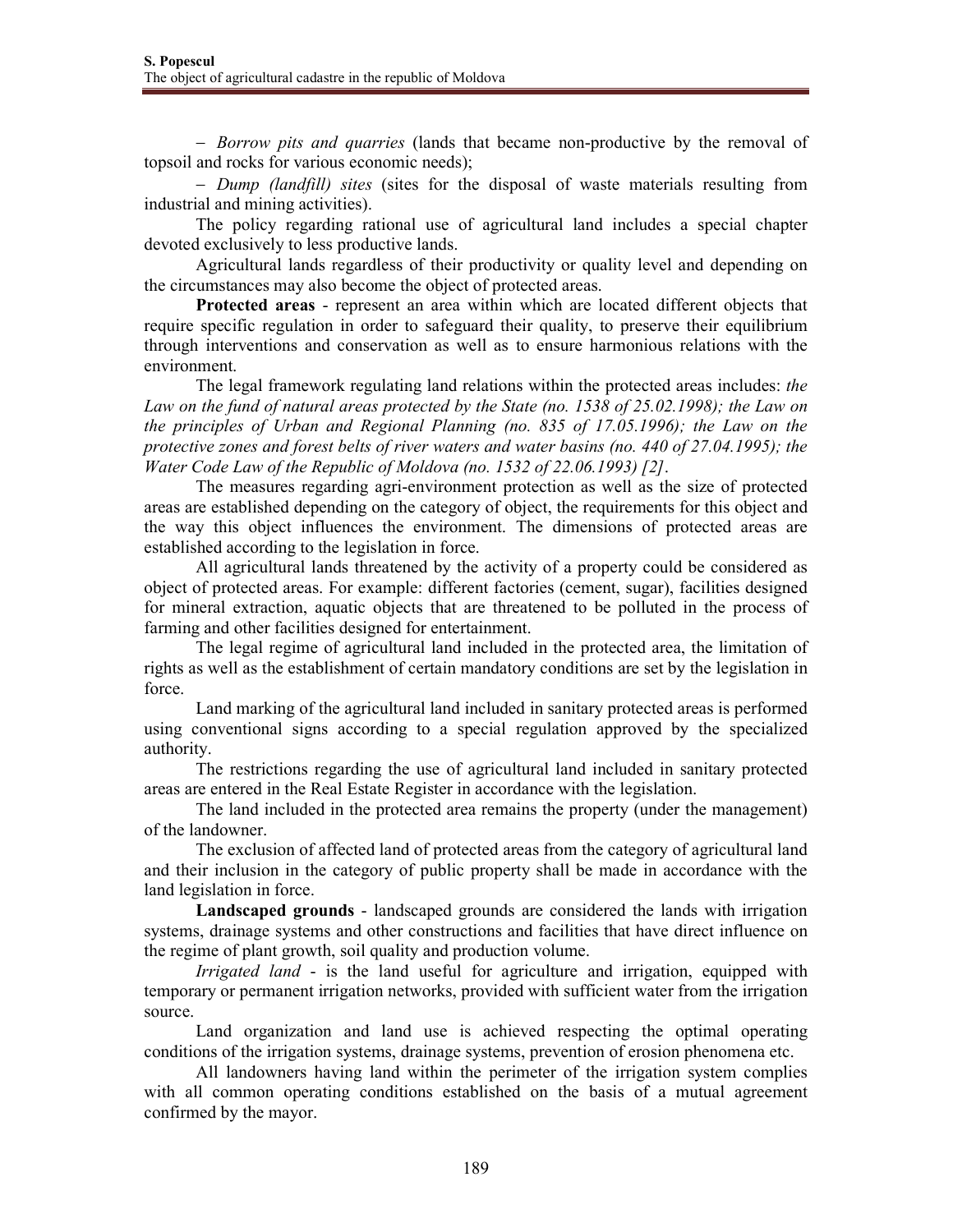The right to use water resources is issued to the holders of agricultural land under the procedure established by law.

*Drained lands* - are the lands equipped with drainage systems providing a favourable air and water regime suitable for growing plants.

The drainage of land is performed for the purpose of being used in agriculture, halting the destructive processes (landslides etc.), protecting and using the constructions and **facilities** 

The drainage system is designed taking into consideration the peculiarities of soils and their hydric regime, without taking into account the boundaries of estates.

The construction of drainage systems is carried out based on a mutual agreement between landowners which is confirmed by the mayor.

The damage caused to the land owners as a result of constructing the drainage systems is compensated by the physical or juridical persons for whom these works were carried at a negotiated price or in the amount set by the court based on the report of independent experts.

Also, *the category of landscaped grounds* could include other constructions and facilities located on the agricultural lands which are designed to serve the agricultural production process.

**Non-productive agricultural land** - with an area of 48.800 ha is not directly involved in plant cultivation. These lands include roads, protective forest belts, constructions etc.

The agricultural land could be also non-productive because of other reasons:

- anthropic factor;

- natural factor [2].

The agricultural sector, by its content, includes a whole infrastructure, a complex of constructions, installations and facilities. This set of objects includes:

*- land occupied by agricultural or animal breeding constructions and facilities;* 

*- fish breeding and land improvement facilities;* 

*- platforms;* 

*- storage facilities*;

*- warehouses that serve the process of agricultural land exploitation*;

*- protective forest belts to control erosion*;

*- technological and agricultural service roads.* 

Technological roads are usually crossing the vineyards and orchards serving for a single landowner.

Agricultural service roads serve usually several landowners and establish connections between the massifs of agricultural land and public roads.

Both the technological and agricultural service roads are privately owned by the agricultural land owners.

Agricultural service roads are mostly common property. The share in the common property area is proportional to the length of the road afferent to the served area.

It is prohibited to use the technological and agricultural service roads for purposes other than as intended.

However, within the massifs of productive agricultural land, because of natural reasons, there are lands unused into production.

*CATEGORIES OF LAND USE -* the need to identify the categories of land use is one of many other incentives to develop the structure of agricultural cadastre up to the level of parcels.

The structure of uses within the category of land use is reflected in Fig. 3. The categories of agricultural land use include the following types of land: arable land, orchards, vineyards, pastures, hayfields, forest plantations, waters, roads, agricultural constructions and other land (which can't be farmed: gullies, landslides etc.).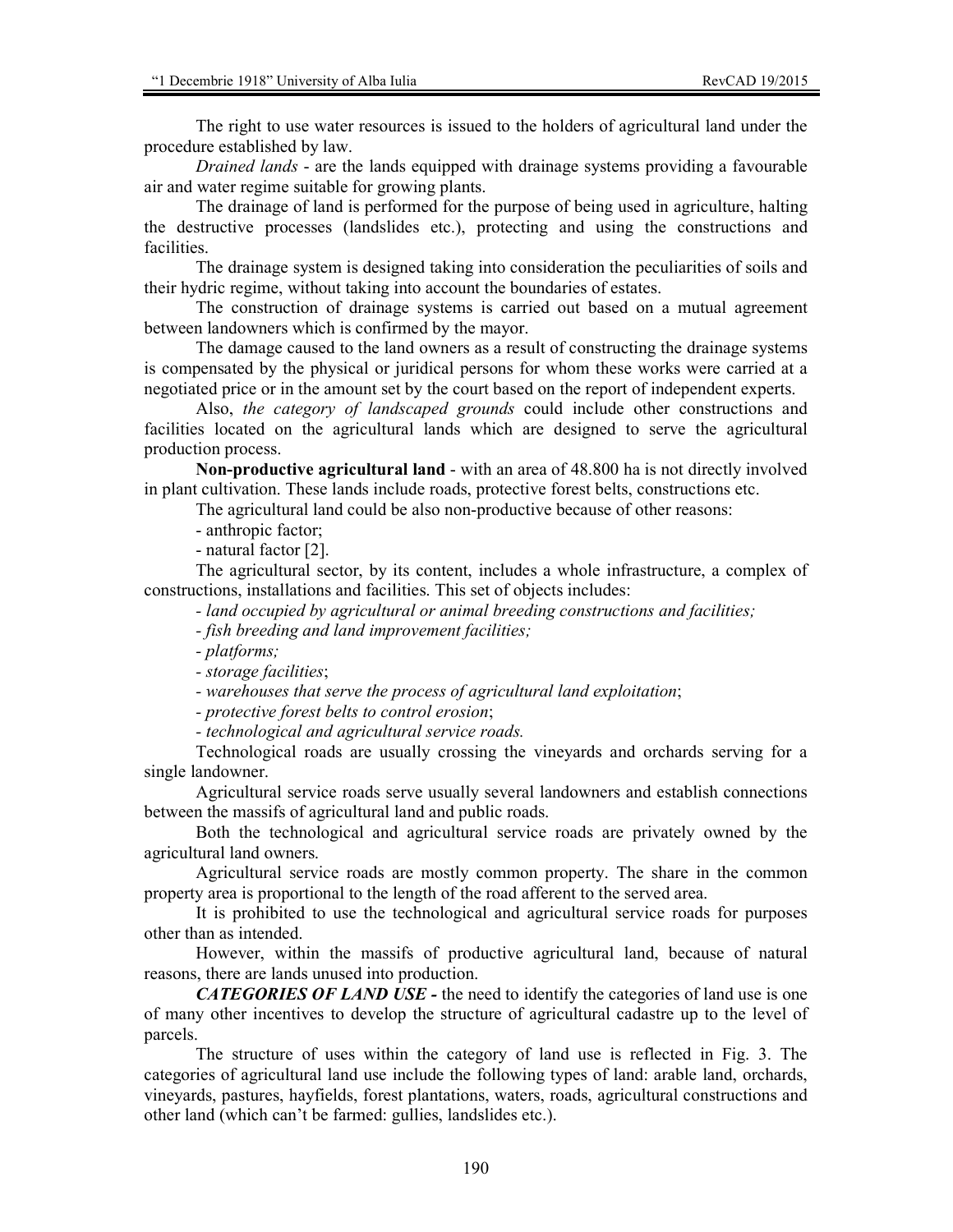As indicated by its name, the category of agricultural land use expresses its anthropogenic content. However, the category of land use can't be determined without taking into account the suitability factor (favourable conditions).



Figure 3. The structure of categories of agricultural land use Source: elaborated by the author based on the accomplished studies

The first division within the categories of land use was carried out according to the following principles:

*included in the agricultural cycle;* 

*excluded from the agricultural cycle*.

The category of land *included in the agricultural cycle* comprises: arable land (plowed land), perennial plantations (orchards, vineyards, etc.), hayfields and pastures.

The category of land *excluded from the agricultural cycle* comprises: forest plantations (including protective forest belts), ponds (water basins), marshes, roads, buildings, gullies, landslides etc.

**Arable land** - This category includes those lands that are plowed each year (or more than two consecutive years) and are cultivated with annual or perennial plants.

The arable lands designed with or improved by irrigation, drainage, terracing facilities, etc. will be distinguished as arable lands with all their area, including the areas occupied by canals, dams, billows, grass strips etc., which can't be represented by the plan scale of the agricultural parcels' location.

The rational use of arable land supposes their use according to their suitability in regime of increased efficiency and it is envisaged to prevent degradation processes (erosion, landslides, the loss of humus, water logging, salinization, compaction and others) according to the draft of Land Planning.

An example of arable land with autumn sowings is presented in Fig. 4.



Figure 4. Arable land. Autumn sowings. Protective forest belts Source: elaborated by the author based on the accomplished studies

When the slope exceeds 5°, the landowner carries out plowing and other basic agrotechnical activities across the slope.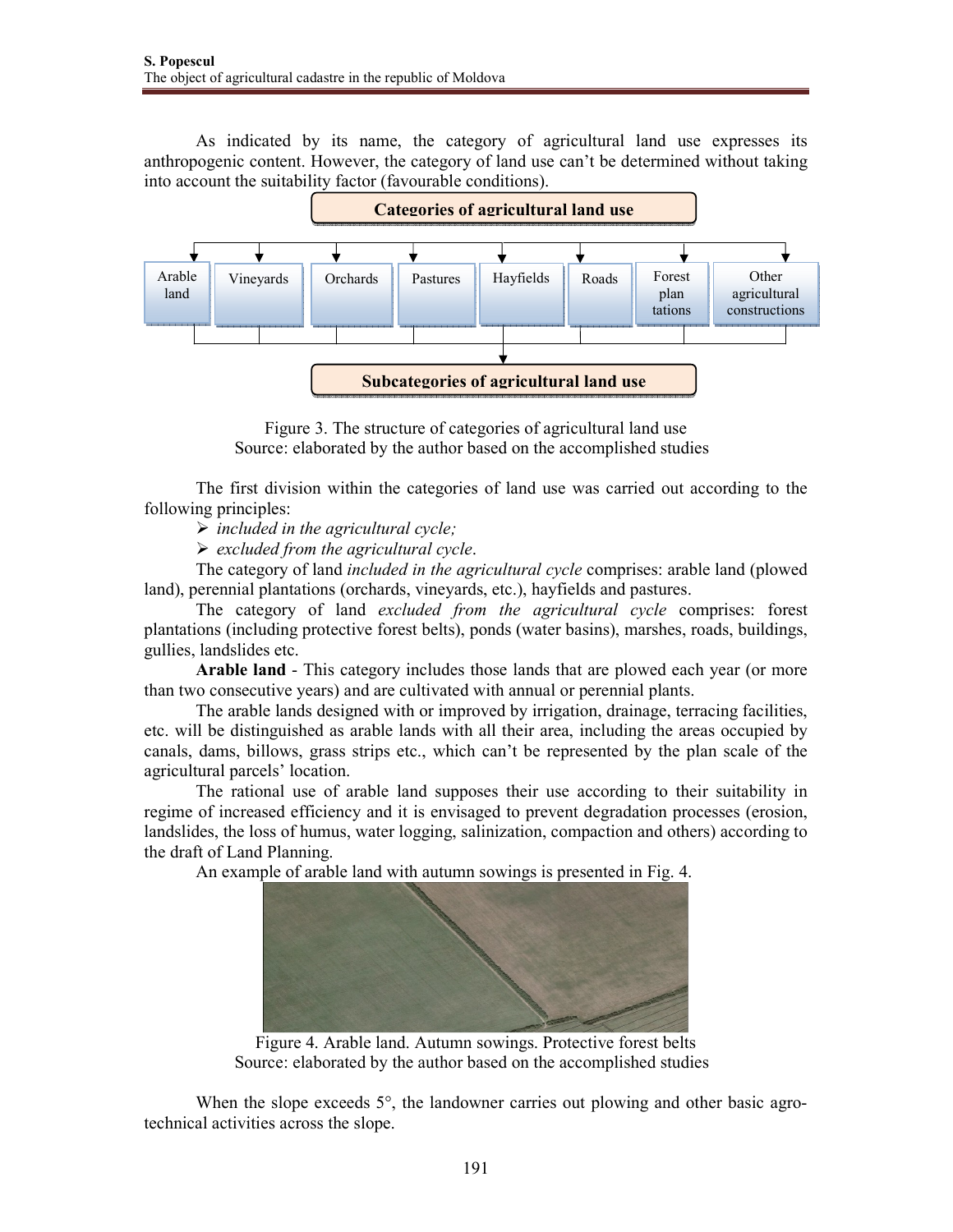In order to prevent the negative effects of water currents, protective forest belts or perennial grasses will be planted on the slope, respecting the conditions established by the existing legislative and normative acts.

The use of chemicals in the process of field crops cultivation is permitted according to the requirements stipulated in the legislation on environmental protection.

The category of "arable land" can also include other land that being permanently used for the cultivation of field crops will not create a danger of destruction by its degradation.

If the danger of destruction occurs then the arable land is transferred, as provided by norms, into another category (sub - category) of land use.

Usually, the following crops are cultivated on the arable land: *cereals, leguminous crops, oleaginous crops, technical crops, root vegetables for fodder, medicinal and aromatic plants, vegetables, and ornamental plants.* 

**Fallow ground -** is the ground which has once been tilled. Since autumn, for a period of 1-2 years, it is not more processed or prepared for being sowed with crops.

**Perennial plantations** - is the land occupied by perennial plantations and it is used for tree and shrub plantations or other perennial plantations for obtaining fruit growing, vine growing, technical and medicinal products. Usually, these lands include orchards, vineyards, raspberry plantations, mulberry plantations, aromatic-oleaginous plants, hops, nurseries.

The image of a perennial plantation is presented in Fig. 5.

The use of land occupied by vineyards, orchards and other perennial plantations is performed according to the project of establishing a vineyard, orchard and other perennial plantations.

When a vineyard or orchard became the property of several physical or juridical persons, as a result of the privatization process, the landowners will respect the unique conditions regarding the use of the whole plantation, during the entire period of exploitation and according to the established technological requirements.

The terms of common land use of the parcel occupied by grapevines or orchards are established based on the draft of the regional Land Planning by the mayoralty.

**Vineyards -** this land use category includes the land planted with vineyards and namely:

- *noble grapevines (NG)* - including grafted and native grapevines: the first are grafted on a rootstock and the native grapevines are not grafted;

- *hybrid grapevines (HG*) - are the grapevines which are called "direct producers";

- *plantations of hops (PH)* - are classified in this category of use because their agrotechnology is similar to the one used for grapevines;

- *Grapevine nurseries (GN)* - are the land for producing grapevine planting material; these are the plantations of vine rootstocks and vine nurseries or grapevine nursery schools.



 Figure 5. Orchards, vineyards, protective forest belts  *Source: elaborated by the author based on the accomplished studies* 



 Figure 6. Orchard. Protective forest belts  *Source: elaborated by the author based on the accomplished studies* 

**Orchards -** represent the land planted with fruit trees in systems different from traditional planting such as: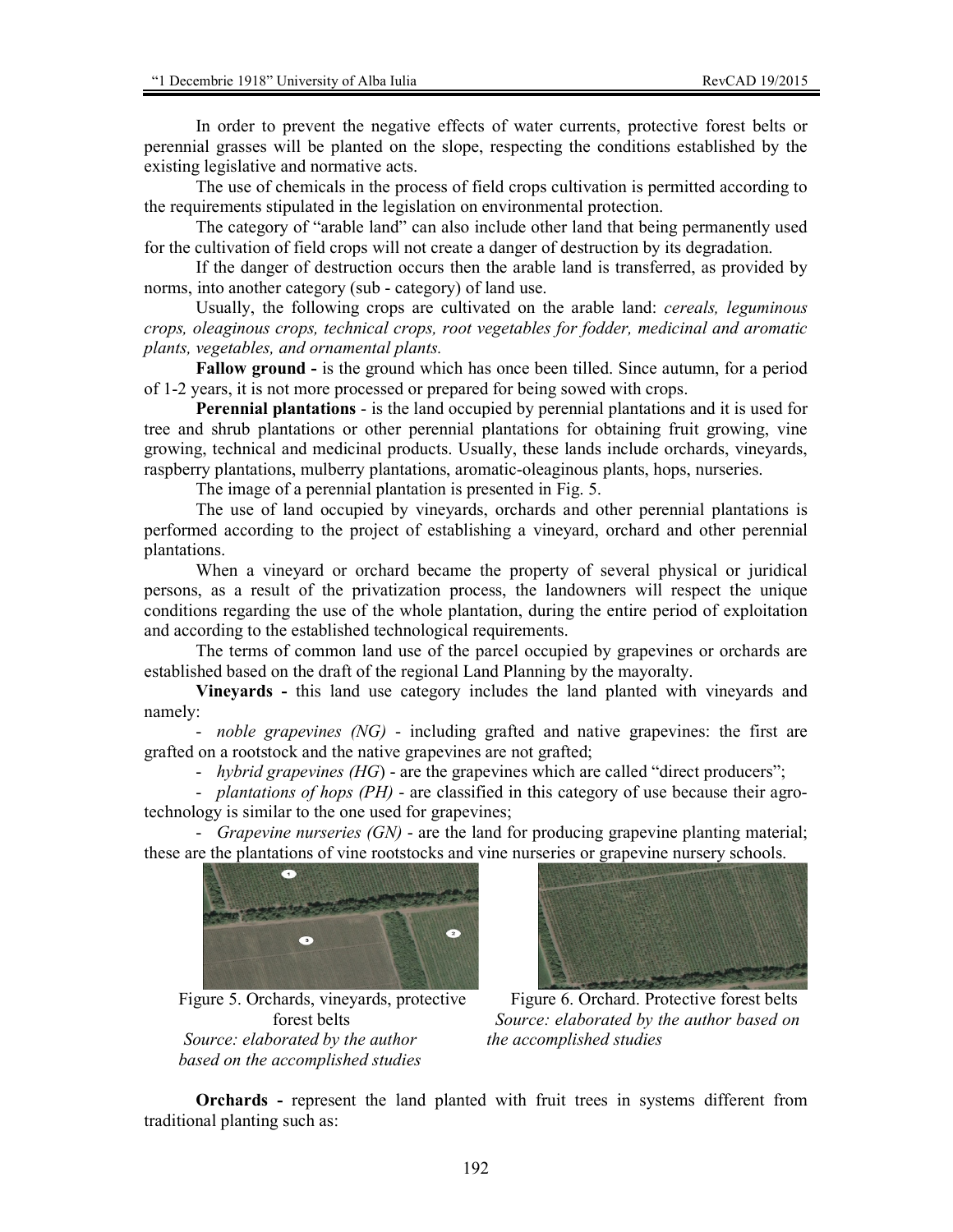- *orchards with intercropping system, orchards with cover crops, orchards combining the agricultural and fruit growing systems etc.* This sub-category includes the land planted with fruit trees and shrubs and namely:

♦ *intensive and super intensive orchards* are the lands characterized by high density of trees per hectare having specially trained crown forms where all maintenance and harvesting activities are mechanized;

♦ *fruit shrub plantations* are the lands planted with raspberries, gooseberries, currants, roses used for rose petal jam etc.;

♦ *fruit growing nurseries* are the lands destined to produce fruit growing planting material.

The Figure 6 presents an orchard.

**Pastures and hayfields** - The pastures are the lands which are covered with grass naturally or artificially by performing the seeding at intervals of maximum 15-20 years and which are used for grazing animals. This category of use includes the following subcategories of use:

− *grassland (clean pastures)* - pastures covered only by grass;

− *woodland pastures* are those pastures which, besides the grass, are also covered with forest vegetation, with different degrees of consistency;

− *pastures with fruit trees* - are the pastures planted with fruit trees in order to control soil erosion or landslides as well as the pastures originating from derelict orchards. When including them into this category, one should take into consideration that the main production is the green mass destined for grazing, the fruits representing a secondary product;

− *pastures with shrubbery and brier.* 



![](_page_8_Figure_15.jpeg)

Source: elaborated by the author based on the accomplished studies

The hayfields are the same type of lands as pastures, the criterion for distinguishing these two categories of use being the fact here crop production is mowed. This category includes the following sub-categories:

- clean hayfields;
- wooded hayfields;
- hayfields with fruit trees;
- hayfields with shrubbery and brier.

The images presented is Figure 7 reflect some fragments of the most common types of pastures in the country.

Most of the pastures and hayfields are included in the reserve fund and are therefore public property of the administrative territorial unit. The local public administration authority manages the use of pastures and hayfields for the benefit of local population according to their destination.

The modification of pastures and hayfields use category is carried out with the consent of the local council after studying the opinions and interest of local inhabitants.